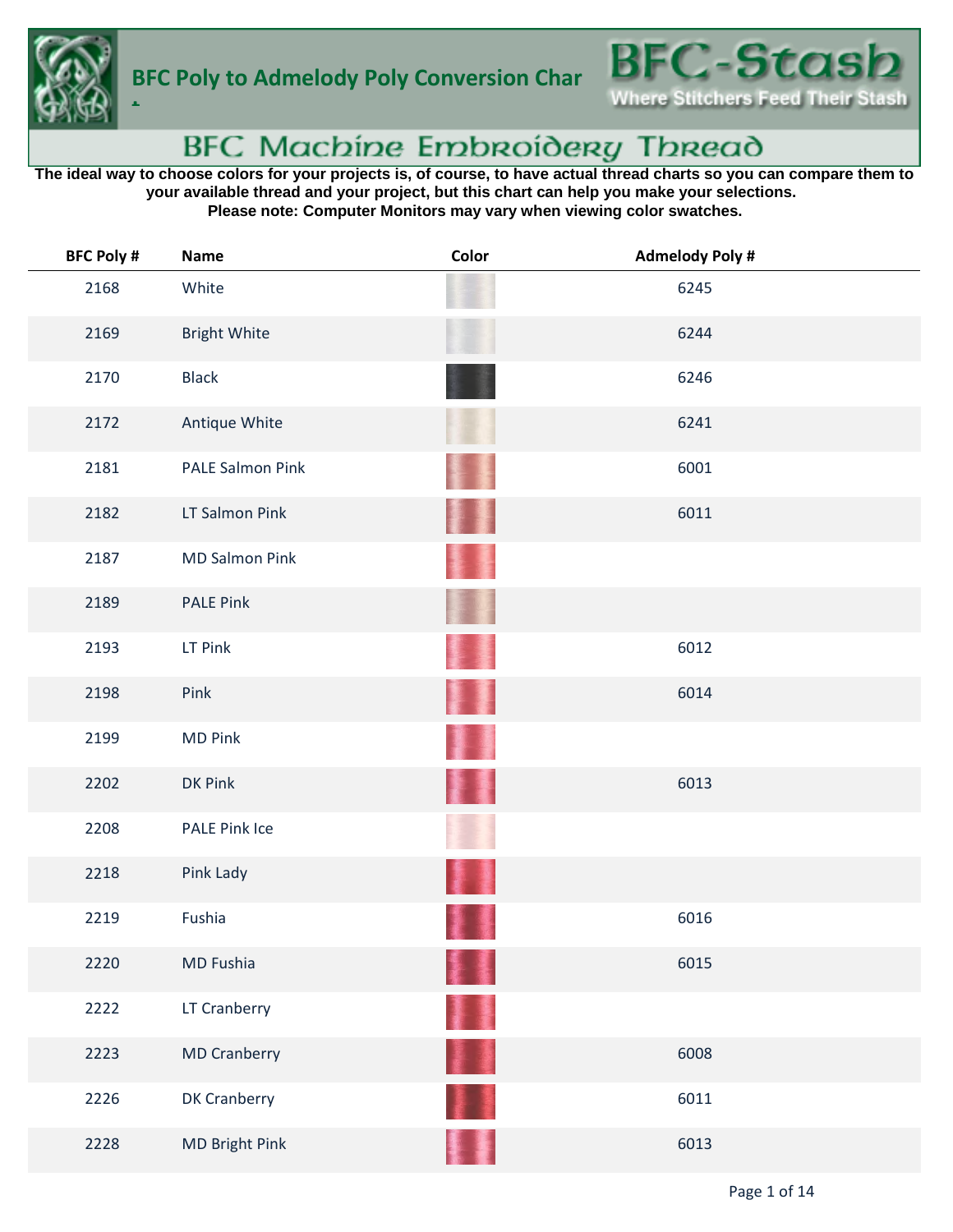| <b>BFC Poly #</b> | <b>Name</b>              | Color | <b>Admelody Poly #</b> |
|-------------------|--------------------------|-------|------------------------|
| 2235              | <b>MD Desert Rose</b>    |       |                        |
| 2241              | MD Bright Plum           | ł     |                        |
| 2243              | DK Bright Plum           |       | 6017                   |
| 2245              | DK Fushia                |       | 6015                   |
| 2247              | DK Burgandy              |       | 6017                   |
| 2250              | PLST Peach               |       | 6061                   |
| 2253              | LT Peach                 |       | 6051                   |
| 2256              | MD Peach                 |       | 6052                   |
| 2260              | DK Peach                 |       | 6053                   |
| 2270              | DK Salmon Pink           |       | 6014                   |
| 2271              | <b>MD Pink Carnation</b> |       | 6014                   |
| 2275              | <b>DK Pink Carnation</b> |       | 6007                   |
| 2278              | Ruby Red                 |       | 6011                   |
| 2283              | DK Red Rust              |       |                        |
| 2287              | <b>DKST Burgandy</b>     |       | 6026                   |
| 2291              | <b>Bright Red</b>        |       | 6046                   |
| 2295              | Cherry Red               |       | 6047                   |
| 2297              | Satin Red                |       | 6049                   |
| 2303              | DK Satin Red             |       | 6057                   |
| 2306              | <b>DKST Satin Red</b>    | 懂     | 6058                   |
| 2307              | Red Wine                 |       | 6056                   |
| 2315              | Brandy                   |       | 6057                   |
| 2317              | MD Burgandy              |       | 6058                   |
| 2320              | <b>Desert Rose</b>       |       | 6025                   |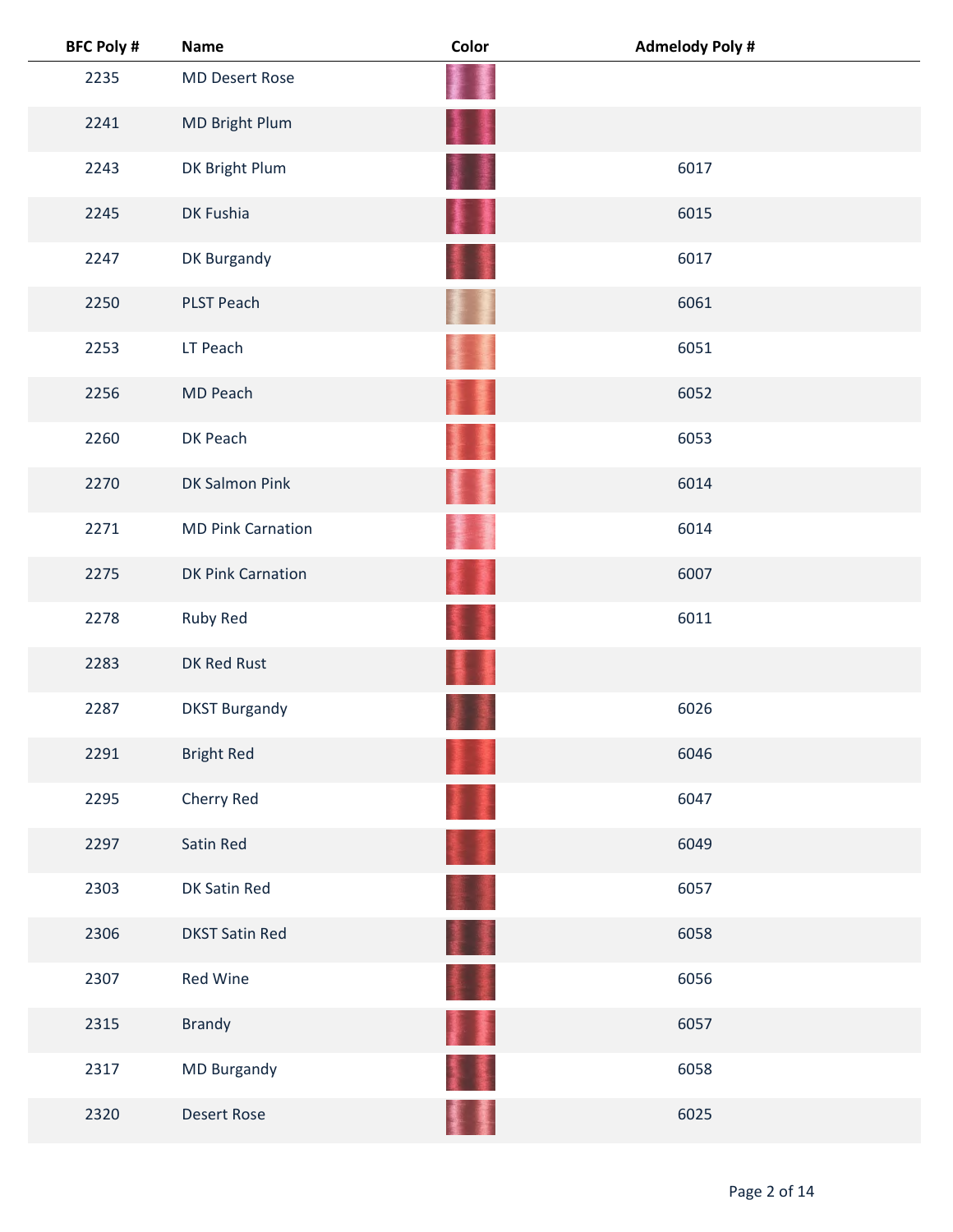| <b>BFC Poly #</b> | <b>Name</b>             | Color | <b>Admelody Poly #</b> |
|-------------------|-------------------------|-------|------------------------|
| 2331              | LT Fushia               |       | 6013                   |
| 2342              | <b>Black Wine</b>       |       | 6032                   |
| 2368              | <b>PALE Yellow</b>      |       | 6106                   |
| 2371              | LT Yellow               |       | 6106                   |
| 2376              | Yellow                  |       | 6110                   |
| 2379              | <b>Buttered Popcorn</b> |       | 6113                   |
| 2380              | Buttercup               |       | 6114                   |
| 2385              | <b>Bright Yellow</b>    |       | 6112                   |
| 2388              | PALE Mellow Yellow      |       | 6103                   |
| 2390              | LT Buttered Popcorn     |       | 6107                   |
| 2403              | <b>Bright Popcorn</b>   |       | 6109                   |
| 2410              | LT Mock Orange          |       | 6086                   |
| 2411              | LT Apricot              |       | 6086                   |
| 2412              | <b>MD Apricot</b>       |       | 6085                   |
| 2413              | Apricot                 |       |                        |
| 2414              | DK Apricot              |       | 6041                   |
| 2416              | MD Mock Orange          |       |                        |
| 2426              | <b>DKST Apricot</b>     |       | 6042                   |
| 2428              | PALE Peach Fuzz         |       |                        |
| 2430              | MD Peach Fuzz           | B.    | 6063                   |
| 2433              | LT Melon                |       | 6065                   |
| 2435              | Melon                   |       |                        |
| 2437              | DK Melon                |       |                        |
| 2451              | Bright orange           |       |                        |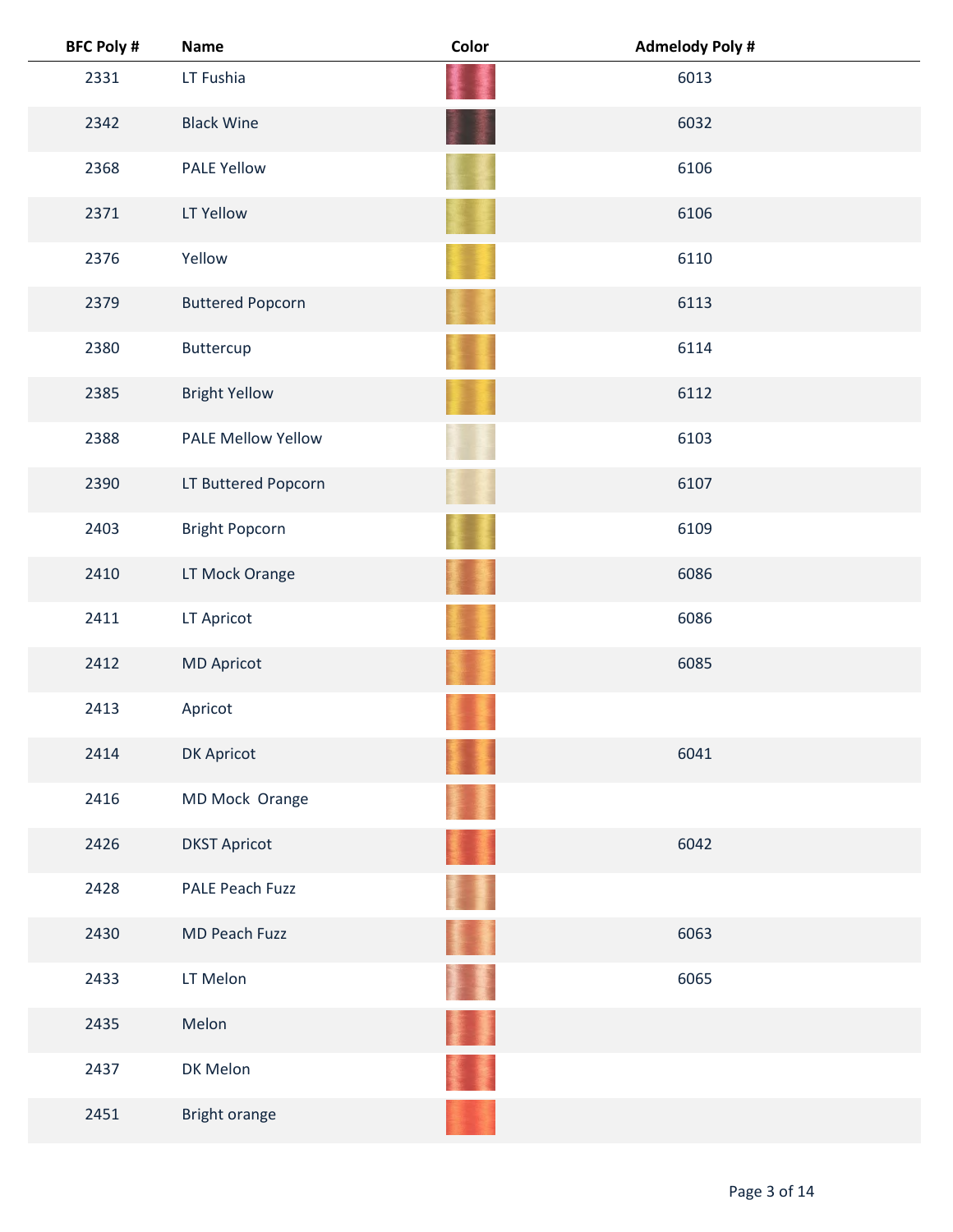| <b>BFC Poly #</b> | <b>Name</b>            | Color   | <b>Admelody Poly#</b> |
|-------------------|------------------------|---------|-----------------------|
| 2454              | Orange                 |         | 6043                  |
| 2455              | <b>Sunset Orange</b>   |         |                       |
| 2458              | Red Orange             |         | 6044                  |
| 2465              | DK Red Orange          |         | 6045                  |
| 2468              | <b>PLST Salmon</b>     |         |                       |
| 2473              | PALE Salmon            |         | 6063                  |
| 2484              | <b>Terra Cotta</b>     |         |                       |
| 2490              | <b>Beige</b>           |         | 6183                  |
| 2499              | LT Rose Taupe          |         | 6071                  |
| 2504              | LT Terra Cotta         |         | 6077                  |
| 2508              | <b>PLST Mink</b>       |         |                       |
| 2509              | LT Mink                |         | 6070                  |
| 2513              | LT Salmon              |         |                       |
| 2514              | <b>MD Salmon</b>       |         |                       |
| 2515              | LT Rose                |         | 6024                  |
| 2521              | MD Ash Rose            | 新闻<br>ł | 6039                  |
| 2545              | LT Ash Rose            | ł       | 6025                  |
| 2546              | DK Ash Rose            | 美重      |                       |
| 2552              | <b>PALE Cameo</b>      |         |                       |
| 2553              | <b>Bisque</b>          | Ħ       | 6033                  |
| 2567              | DK Brick               | 11      | 6039                  |
| 2572              | <b>PALE Mauve Gray</b> |         | 6222                  |
| 2575              | PALE Gray              |         | <b>NA</b>             |
| 2581              | <b>MD Mauve</b>        |         |                       |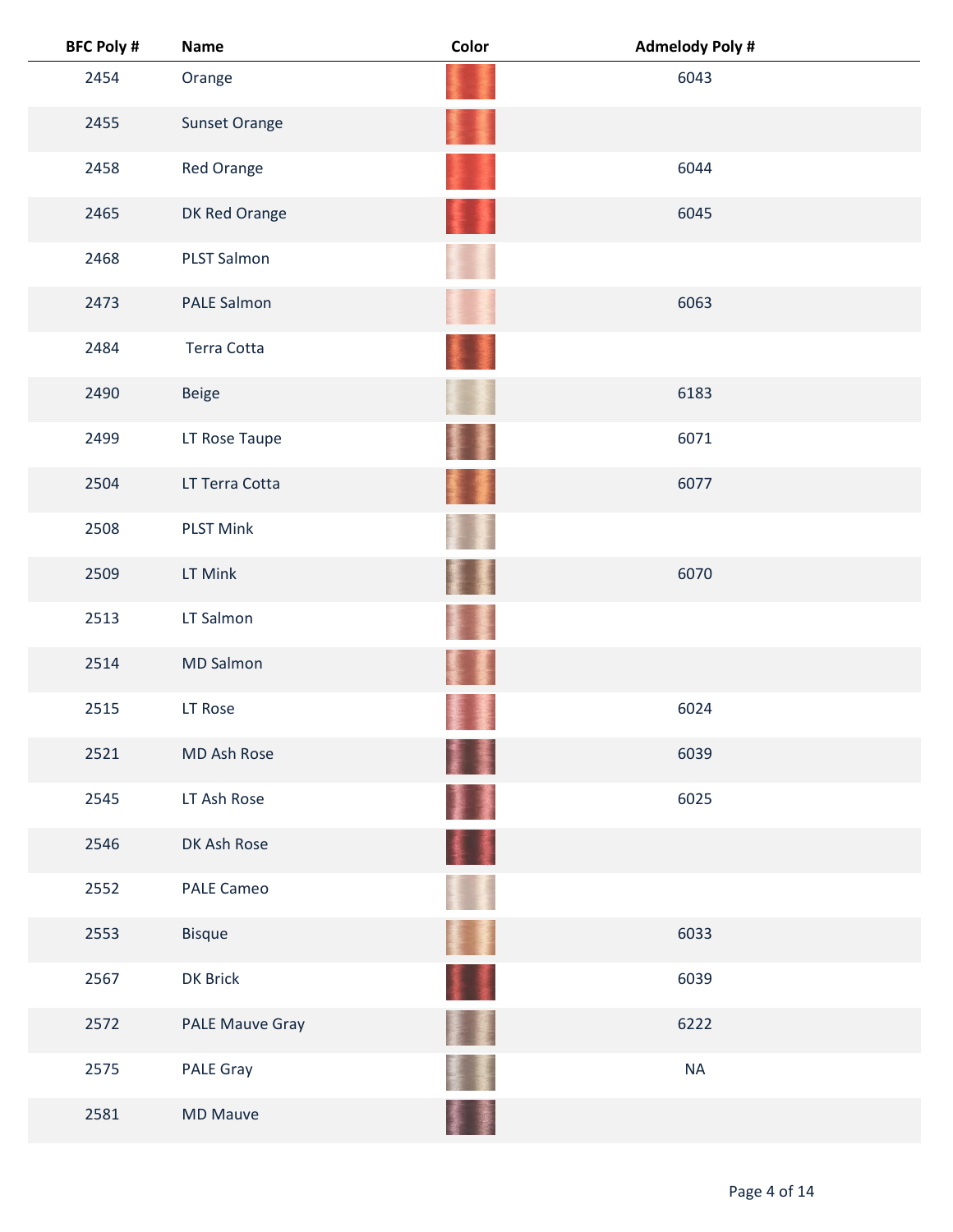| <b>BFC Poly #</b> | <b>Name</b>         | Color | <b>Admelody Poly#</b> |
|-------------------|---------------------|-------|-----------------------|
| 2586              | Mahogany            |       | 6026                  |
| 2602              | Eggplant            |       |                       |
| 2606              | DK Mauve            |       | <b>NA</b>             |
| 2611              | Nutmeg              | J     | 6093                  |
| 2630              | LT Sandstone        |       | 6071                  |
| 2642              | Chestnut            |       | 6094                  |
| 2656              | Warm Sand           |       | 6186                  |
| 2657              | <b>Mustard Gold</b> |       | 6099                  |
| 2675              | <b>PALE Rust</b>    |       |                       |
| 2689              | Ecru                |       | 6181                  |
| 2690              | <b>PALE Ecru</b>    |       |                       |
| 2693              | LT Ecru             |       | 6190                  |
| 2695              | DK Honey            |       | 6191                  |
| 2709              | LT Putty            |       |                       |
| 2721              | <b>Bright Rust</b>  |       | 6078                  |
| 2729              | MD Putty            |       |                       |
| 2731              | Hemp                |       | 6185                  |
| 2745              | MD Chestnut         | 葦澤    | 6094                  |
| 2747              | DK Chestnut         |       | 6075                  |
| 2748              | Taupe               | Ħ     | 6185                  |
| 2751              | <b>PALE Gold</b>    |       | 6095                  |
| 2756              | DK Mustard Gold     |       | 6091                  |
| 2758              | <b>MD Rust</b>      |       | 6090                  |
| 2759              | DK Taupe            |       |                       |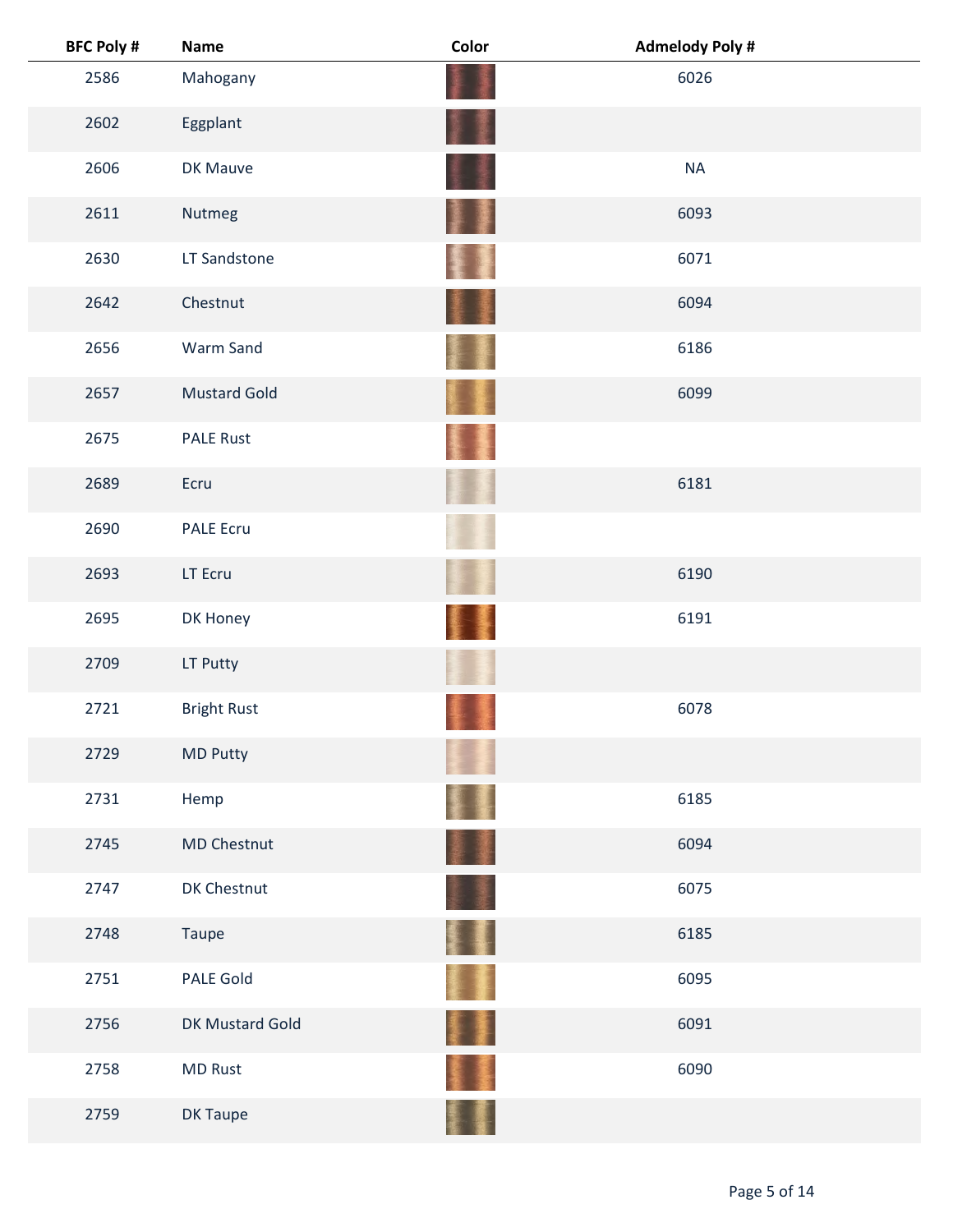| <b>BFC Poly #</b> | <b>Name</b>              | Color | <b>Admelody Poly#</b> |
|-------------------|--------------------------|-------|-----------------------|
| 2760              | <b>MD Taupe</b>          |       |                       |
| 2765              | <b>DKST Camel</b>        | ł     |                       |
| 2768              | Camel                    | 覆.    |                       |
| 2772              | LT Golden Brown          |       | 6188                  |
| 2781              | Golden Mink              |       | 6193                  |
| 2783              | <b>DK Earth</b>          |       | 6225                  |
| 2784              | <b>DKST Earth</b>        |       | 6225                  |
| 2793              | <b>PALE Mink</b>         | ŧ     | 6193                  |
| 2802              | Golden Brown             | 窶     | 6091                  |
| 2808              | Mink                     | 星     | 6193                  |
| 2809              | <b>MD Mink</b>           |       | 6194                  |
| 2817              | DK Mink                  | 廔     | 6197                  |
| 2818              | <b>DKST Mink</b>         |       | 6196                  |
| 2819              | <b>DKST Reddish Mink</b> |       | 6225                  |
| 2821              | DK Reddish Mink          |       | 6225                  |
| 2828              | Wheat                    |       | 6096                  |
| 2829              | Yellow wheat             |       | 6095                  |
| 2830              | LT Amber                 | H     |                       |
| 2831              | <b>MD Amber</b>          | Ŧ     |                       |
| 2832              | Golden Amber             | H.    | 6081                  |
| 2833              | DK Golden Amber          |       | 6083                  |
| 2834              | <b>Harvest Gold</b>      |       | 6084                  |
| 2852              | LT Green Amber           |       | 6100                  |
| 2862              | <b>Bronze Brown</b>      |       |                       |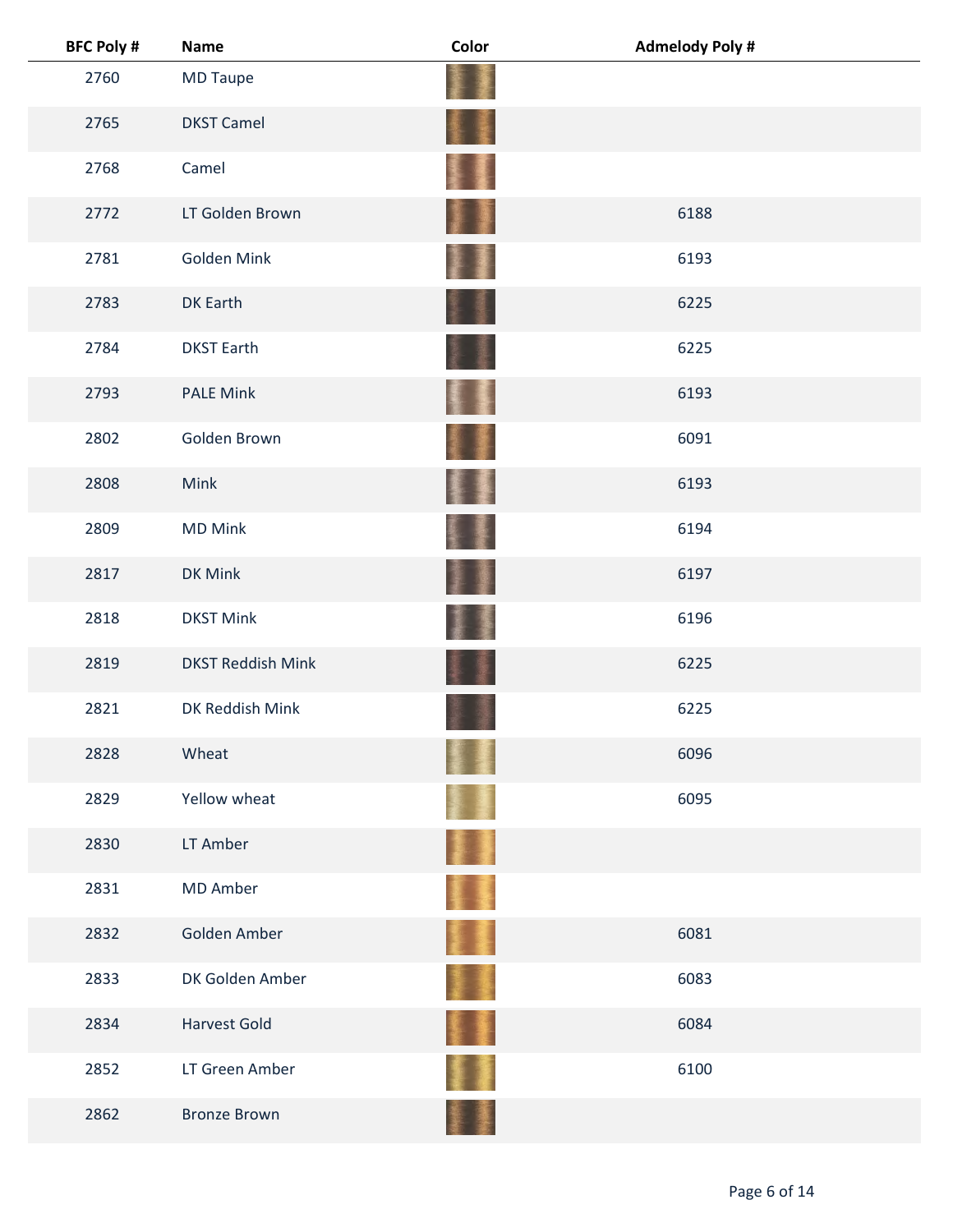| <b>BFC Poly #</b> | <b>Name</b>             | Color      | <b>Admelody Poly #</b> |
|-------------------|-------------------------|------------|------------------------|
| 2870              | <b>PALE Olive</b>       |            |                        |
| 2873              | LT Olive                |            | 6120                   |
| 2881              | MD Olive                |            | 6119                   |
| 2899              | DK Olive                |            | 6307                   |
| 2906              | Loden Green             |            | 6314                   |
| 2911              | <b>PLST Aloe</b>        |            | 6303                   |
| 2913              | <b>PALE Aloe</b>        |            |                        |
| 2924              | DK Moss                 |            | 6237                   |
| 2926              | <b>DKST Green Gray</b>  |            | 6226                   |
| 2928              | <b>PALE Sage</b>        |            |                        |
| 2934              | LT Sage                 |            | 6236                   |
| 2943              | DK Yellow Green         |            | 6313                   |
| 2945              | <b>DKST Sage</b>        |            | 6320                   |
| 2949              | Sage Tint White         |            |                        |
| 2970              | <b>Basil</b>            |            | 6316                   |
| 2972              | <b>Gray Basil</b>       |            |                        |
| 3008              | LT Smoke Green          |            | 6282                   |
| 3009              | <b>MD Smoke Green</b>   |            | 6317                   |
| 3013              | DK Smoke Green          |            | 6317                   |
| 3014              | <b>DKST Smoke Green</b> | <b>夏 蘆</b> | 6296                   |
| 3023              | <b>DKST Pine Green</b>  |            | 6320                   |
| 3028              | PLST Smoke green        |            |                        |
| 3032              | <b>PALE Smoke Green</b> |            |                        |
| 3034              | LT Spruce               |            |                        |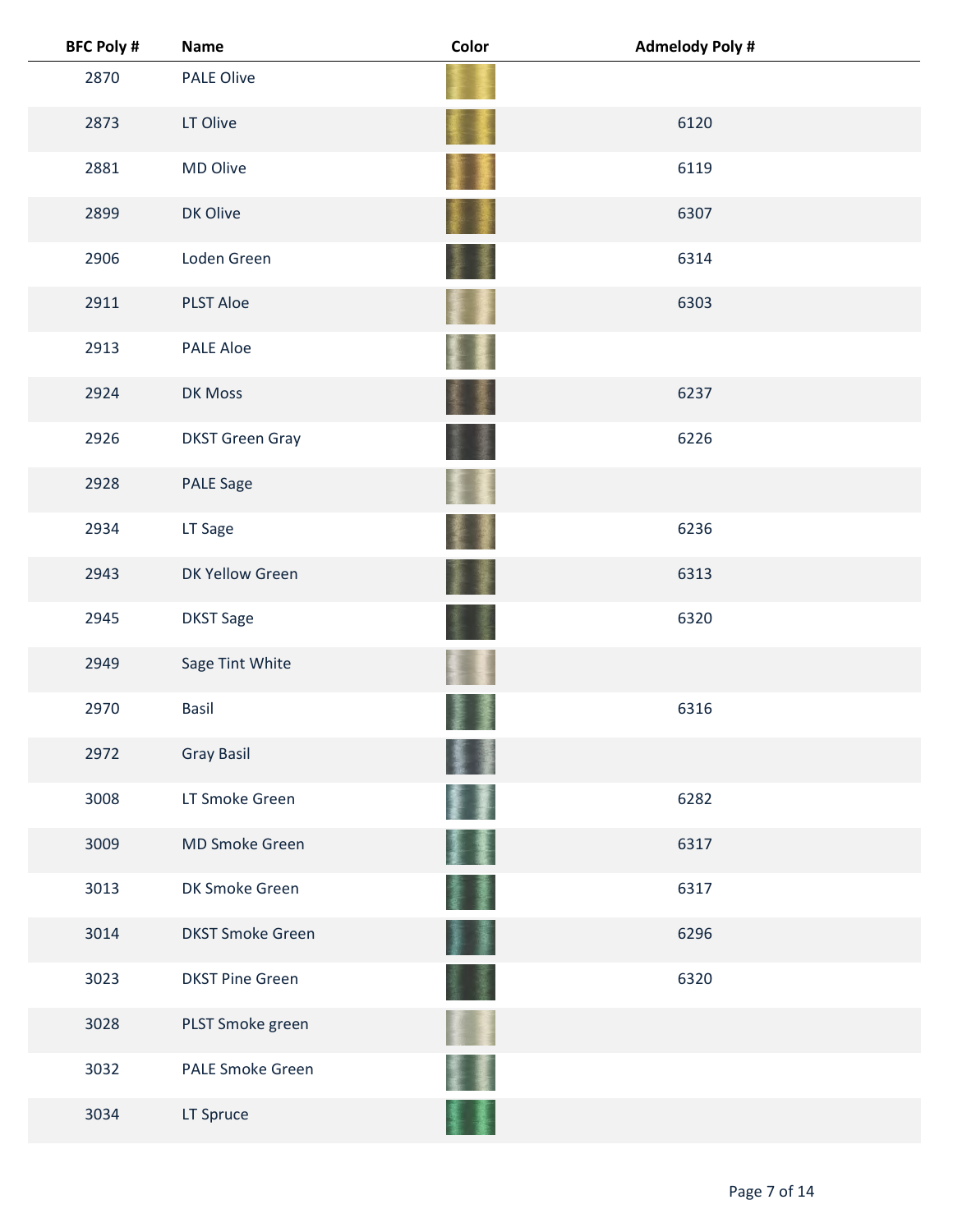| <b>BFC Poly #</b> | <b>Name</b>              | Color | <b>Admelody Poly #</b> |  |
|-------------------|--------------------------|-------|------------------------|--|
| 3035              | MD Spruce                |       | 6290                   |  |
| 3038              | DK Spruce                |       | 6290                   |  |
| 3049              | LT Jade                  |       | 6284                   |  |
| 3050              | MD Aqua Green            |       | 6285                   |  |
| 3059              | <b>DKST Aqua Green</b>   |       | 6289                   |  |
| 3060              | LT Aqua Green            |       |                        |  |
| 3069              | MD Jade                  |       | 6287                   |  |
| 3072              | DK Jade                  |       | 6286                   |  |
| 3075              | DK Aqua Green            |       |                        |  |
| 3080              | <b>DK Emerald</b>        |       | 6288                   |  |
| 3082              | <b>Bright Aqua</b>       |       | 6272                   |  |
| 3092              | LT Moss                  |       | 6281                   |  |
| 3096              | PALE Jade                |       | 6284                   |  |
| 3105              | Pine Green               |       | 6288                   |  |
| 3110              | <b>PLST Moss</b>         |       |                        |  |
| 3113              | Moss                     |       | 6302                   |  |
| 3116              | <b>MD Moss</b>           |       | 6302                   |  |
| 3130              | <b>PALE Mint</b>         |       |                        |  |
| 3133              | LT Mint                  |       | 6283                   |  |
| 3136              | Spearmint                | 屢     | 6257                   |  |
| 3142              | <b>DKST Grass Green</b>  |       | 6311                   |  |
| 3145              | <b>DKST Moss</b>         |       | 6318                   |  |
| 3148              | <b>PLST Lime</b>         |       | 6303                   |  |
| 3159              | <b>PALE Spring Green</b> |       | 6247                   |  |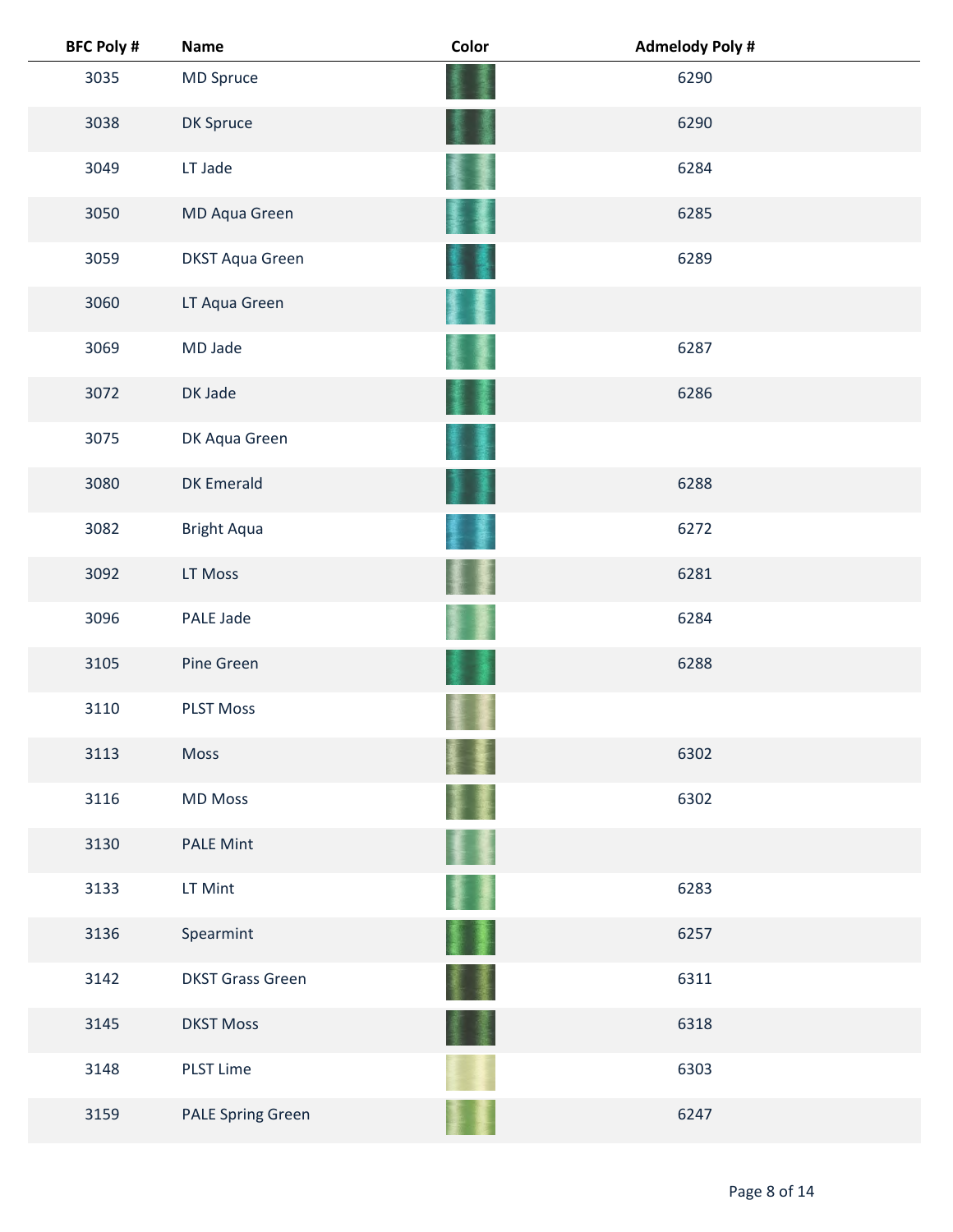| <b>BFC Poly #</b> | <b>Name</b>              | Color | <b>Admelody Poly #</b> |  |
|-------------------|--------------------------|-------|------------------------|--|
| 3160              | <b>MD Spring Green</b>   |       |                        |  |
| 3161              | <b>Spring Green</b>      |       | 6252                   |  |
| 3166              | DK Spring Green          |       | 6257                   |  |
| 3167              | <b>DKST Spring Green</b> |       | 6258                   |  |
| 3174              | LT Lime                  |       | 6251                   |  |
| 3176              | MD Lime                  |       |                        |  |
| 3178              | <b>PALE Grass Green</b>  |       |                        |  |
| 3185              | <b>MD Grass Green</b>    |       |                        |  |
| 3186              | Dk Lime                  |       | 6309                   |  |
| 3194              | <b>Blue Green</b>        |       |                        |  |
| 3200              | <b>MD Mint</b>           |       | 6283                   |  |
| 3201              | DK Mint                  |       | 6287                   |  |
| 3204              | <b>MD Shamrock Green</b> |       | 6258                   |  |
| 3206              | DK Shamrock Green        |       | 6258                   |  |
| 3211              | <b>MD Yellow Green</b>   |       | 6249                   |  |
| 3218              | Md Loden Green           |       | 6312                   |  |
| 3225              | DK Loden Green           |       | 6313                   |  |
| 3235              | LT Grass Green           |       |                        |  |
| 3238              | Dk Grass Green           |       |                        |  |
| 3250              | <b>PLST Silver</b>       |       | 6228                   |  |
| 3254              | MD Sage                  |       |                        |  |
| 3263              | <b>DKST Blue Gray</b>    |       | 6212                   |  |
| 3295              | PLST Sea Green           |       |                        |  |
| 3299              | <b>Blue Sea Green</b>    |       |                        |  |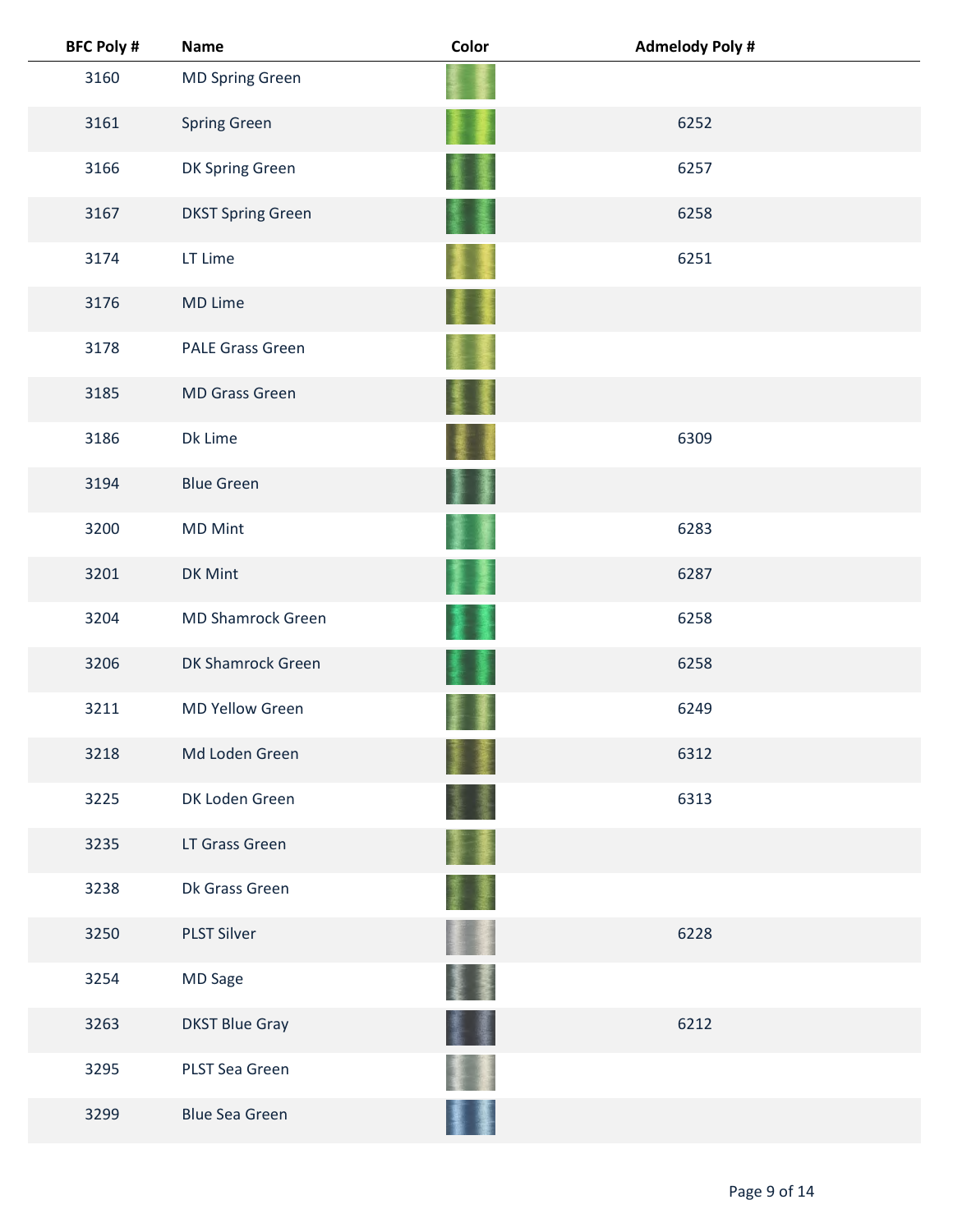| <b>BFC Poly #</b> | <b>Name</b>       |                          | Color | <b>Admelody Poly #</b> |
|-------------------|-------------------|--------------------------|-------|------------------------|
| 3321              | MD Sea Green      |                          |       |                        |
| 3324              |                   | <b>DKST Blue Granite</b> |       |                        |
| 3340              | <b>MD Slate</b>   |                          |       | 6210                   |
| 3345              | DK Slate          |                          |       | 6215                   |
| 3368              |                   | <b>Silver Tint White</b> |       |                        |
| 3369              | <b>Gray Pearl</b> |                          |       |                        |
| 3370              |                   | <b>PALE Mauve Pearl</b>  |       |                        |
| 3371              |                   | PALE Cloud Gray          |       |                        |
| 3376              | LT Gray           |                          |       | 6206                   |
| 3379              |                   | <b>Blue Gray Granite</b> |       | 6214                   |
| 3380              | <b>Steel Gray</b> |                          |       | 6212                   |
| 3393              |                   | LT Pigeon Gray           |       | 6206                   |
| 3398              |                   | DK Pigeon Gray           |       | 6232                   |
| 3408              | PLST Gray         |                          |       | 6229                   |
| 3409              | Silver            |                          |       | 6230                   |
| 3412              |                   | MD Pigeon Gray           |       | 6217                   |
| 3413              | MD Gray           |                          |       |                        |
| 3415              | DK Gray           |                          |       | 6220                   |
| 3416              | LT Pewter         |                          | 鬘     | 6203                   |
| 3417              | <b>MD Pewter</b>  |                          | J     |                        |
| 3418              | <b>DK Pewter</b>  |                          |       |                        |
| 3421              | Purple Ash        |                          |       | 6204                   |
| 3427              |                   | <b>DKST Eggplant</b>     |       | 6216                   |
| 3429              | <b>PLST Blue</b>  |                          |       |                        |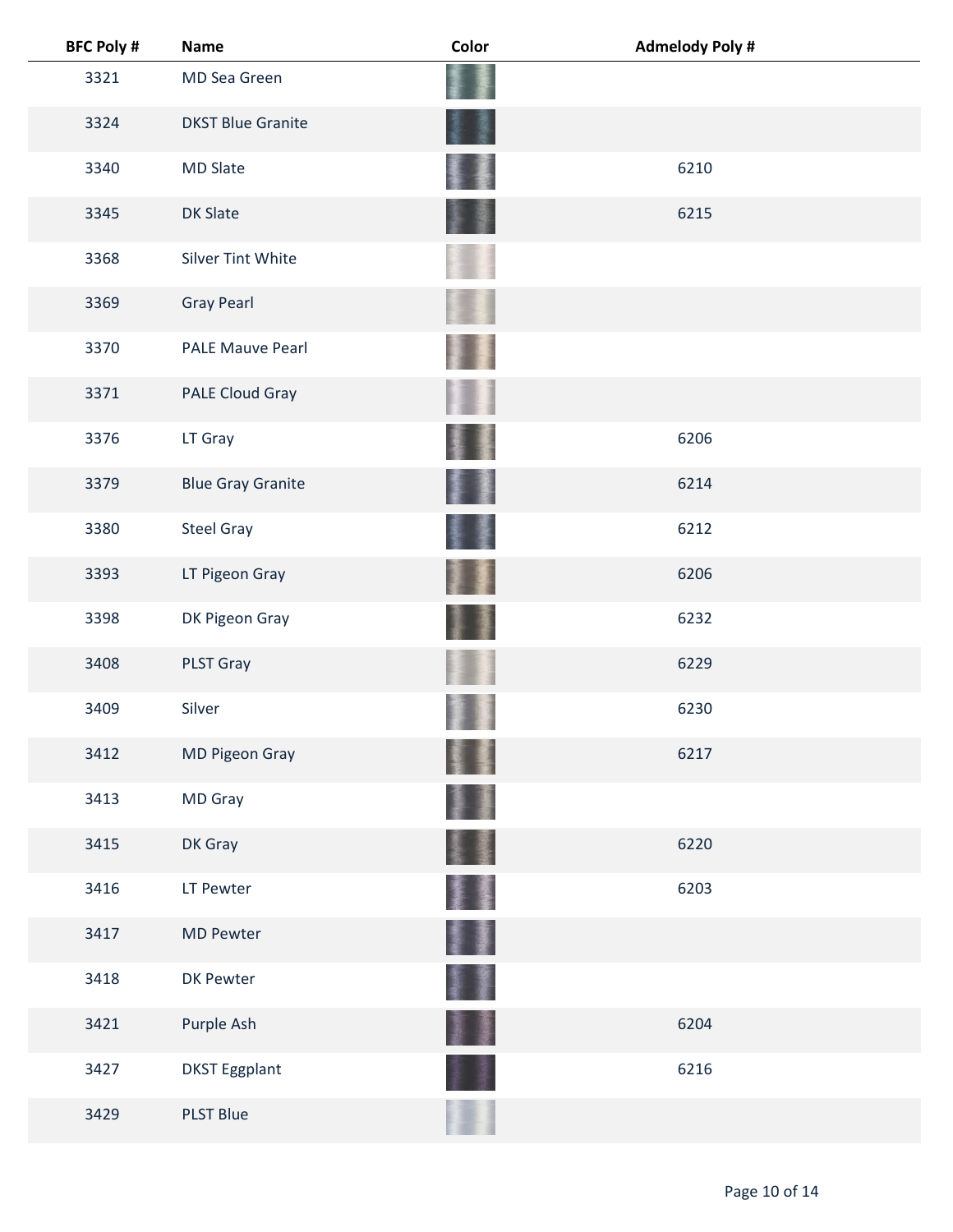| <b>BFC Poly #</b> | <b>Name</b>           | Color | <b>Admelody Poly#</b> |
|-------------------|-----------------------|-------|-----------------------|
| 3431              | <b>PALE Blue</b>      |       | 6209                  |
| 3437              | Light Denim           |       | 6211                  |
| 3468              | Light Turquoise       |       | 6264                  |
| 3471              | Turquoise             |       | 6267                  |
| 3472              | LT Peacock            |       |                       |
| 3474              | Peacock               |       | 6268                  |
| 3479              | Deep Lake             |       | 6294                  |
| 3486              | Green Blue Storm      |       |                       |
| 3487              | DK Lagoon             |       |                       |
| 3507              | <b>DKST Lagoon</b>    |       | 6280                  |
| 3511              | <b>PALE Teal</b>      |       | 6270                  |
| 3513              | <b>PALE Teal Blue</b> |       | 6270                  |
| 3514              | LT Teal               |       |                       |
| 3520              | <b>MD Teal</b>        |       | 6272                  |
| 3531              | PALE Aqua             |       |                       |
| 3532              | LT Aqua               |       | 6262                  |
| 3542              | DK Teal               |       | 6277                  |
| 3545              | <b>DKST Teal</b>      |       | 6293                  |
| 3550              | Aqua Tint White       |       |                       |
| 3559              | MD Turqoise           |       | 6264                  |
| 3560              | LT Mediterranean Blue |       | 6266                  |
| 3563              | Dk Turquoise          |       | 6277                  |
| 3587              | Navy                  |       | 6158                  |
| 3597              | Light Blue Aster      |       | 6146                  |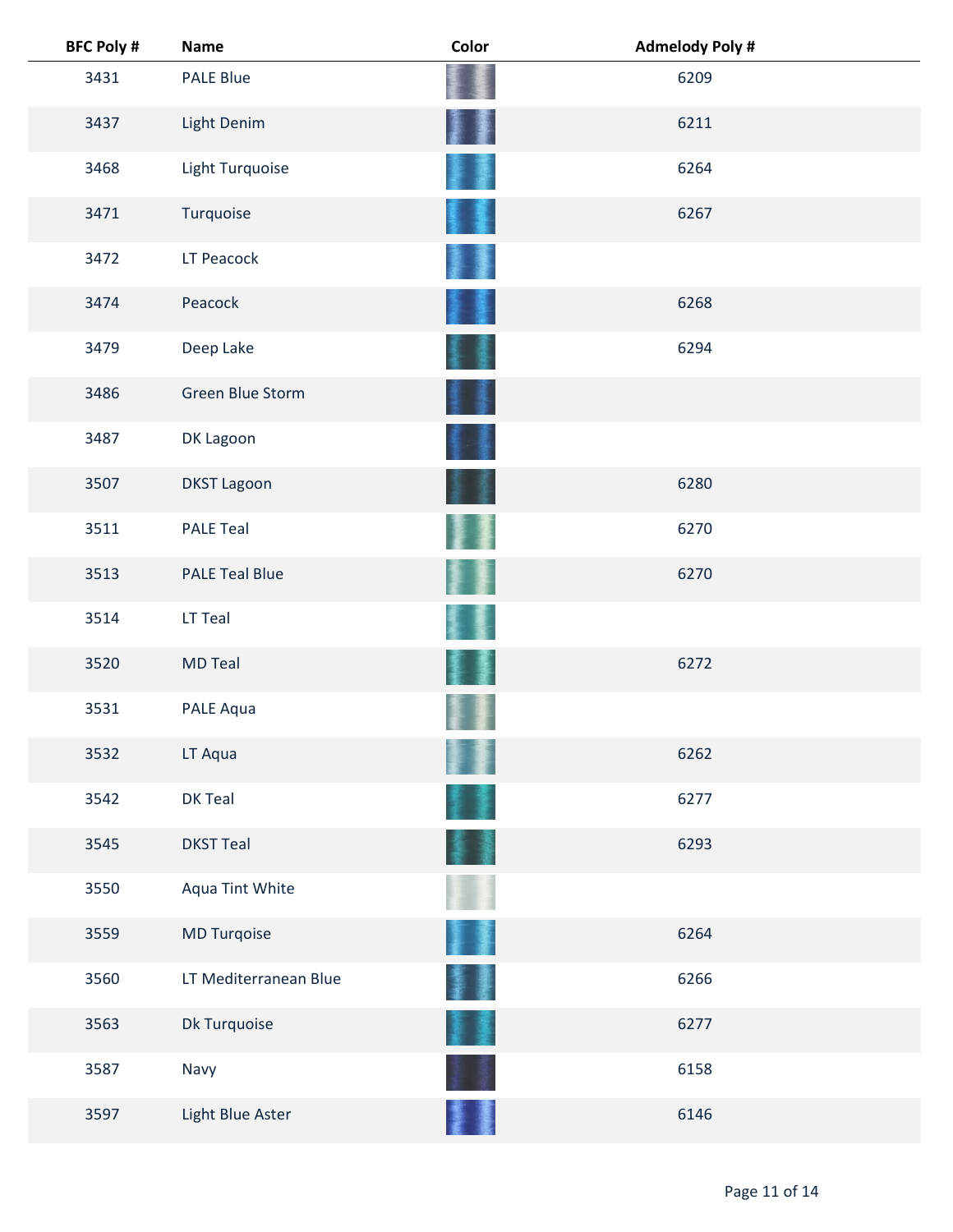| <b>BFC Poly #</b> | <b>Name</b>            | Color  | <b>Admelody Poly #</b> |  |
|-------------------|------------------------|--------|------------------------|--|
| 3600              | MD Blue Aster          |        | 6166                   |  |
| 3601              | DK Bright Aster        |        |                        |  |
| 3604              | MD Mediterranean Blue  |        | 6174                   |  |
| 3606              | DK Mediterranean Blue  |        | 6175                   |  |
| 3620              | French Blue            |        |                        |  |
| 3621              | DK Marine Blue         |        |                        |  |
| 3636              | LT Clear Blue          |        | 6169                   |  |
| 3639              | Dusk Blue              |        | 6168                   |  |
| 3645              | Marine Blue            |        |                        |  |
| 3646              | <b>DKST Navy</b>       |        | 6180                   |  |
| 3649              | LT Bright Blue         |        |                        |  |
| 3655              | MD Bright Blue         |        | 6165                   |  |
| 3660              | DK Bright Blue         |        |                        |  |
| 3668              | <b>PALE Clear Blue</b> |        |                        |  |
| 3670              | LT Blue                |        | 6169                   |  |
| 3674              | <b>PALE Aster Blue</b> |        | 6145                   |  |
| 3675              | <b>MD Clear Blue</b>   |        | 6144                   |  |
| 3679              | DK Clear Blue          | 畫      |                        |  |
| 3688              | Violet Tint White      |        |                        |  |
| 3690              | Light Blue Violet      |        |                        |  |
| 3692              | MD Blue Violet         | 屢      | 6149                   |  |
| 3694              | DK Blue Violet         | ł<br>漫 |                        |  |
| 3704              | DK Heliotrope          |        |                        |  |
| 3713              | PALE Eggplant          |        |                        |  |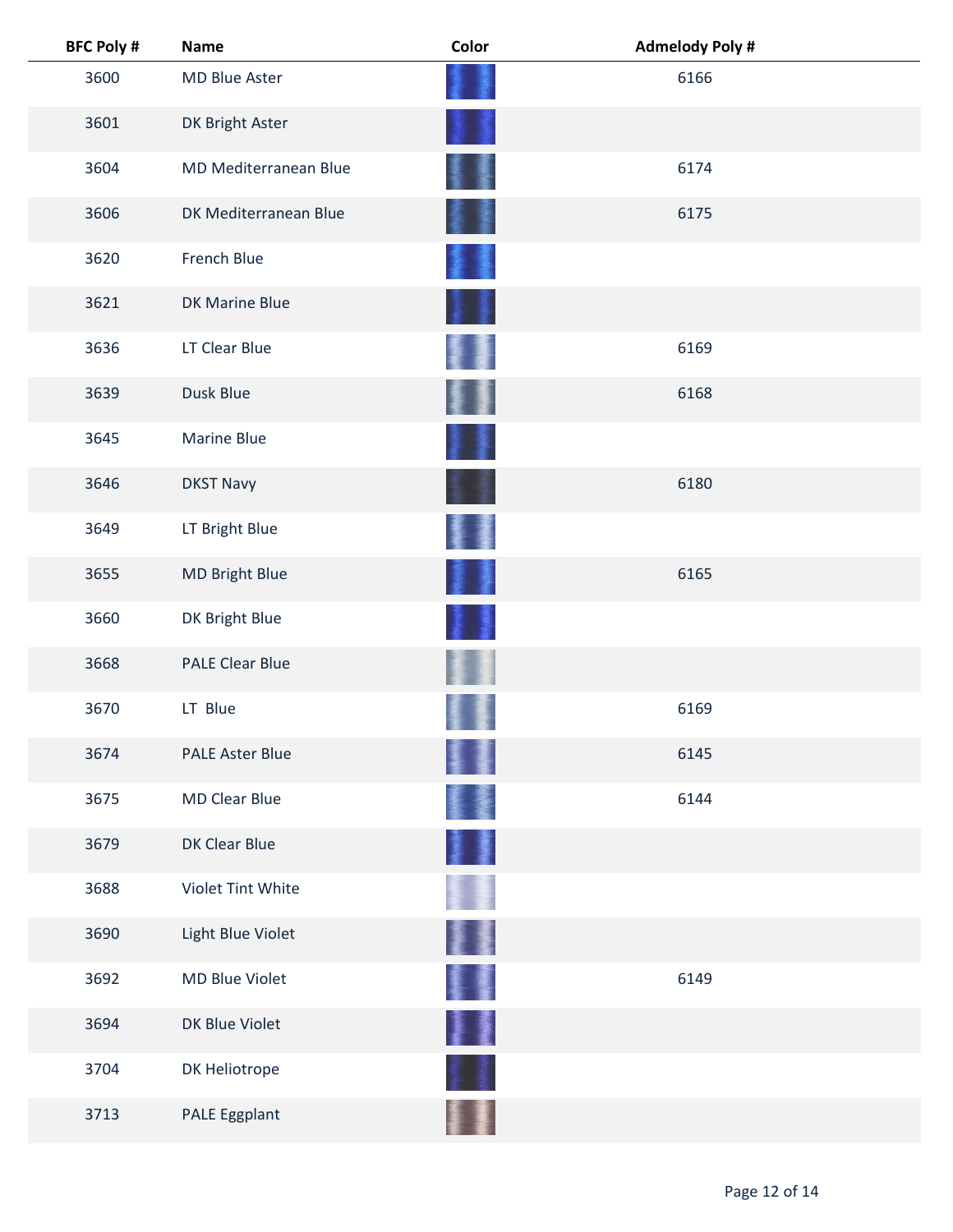| <b>BFC Poly #</b> | <b>Name</b>            | Color    | <b>Admelody Poly #</b> |  |
|-------------------|------------------------|----------|------------------------|--|
| 3714              | MD Eggplant            |          |                        |  |
| 3721              | LT Purple Sage         |          |                        |  |
| 3722              | MD Purple Sage         |          |                        |  |
| 3727              | DK Purple Sage         |          |                        |  |
| 3728              | Lilac Tint White       |          |                        |  |
| 3730              | <b>PALE Heather</b>    |          |                        |  |
| 3731              | LT Lilac               |          |                        |  |
| 3733              | <b>MD Lilac</b>        |          |                        |  |
| 3735              | Heather                |          |                        |  |
| 3740              | <b>MD Heather</b>      | 璗        | 6133                   |  |
| 3749              | <b>PLST Periwinkle</b> |          |                        |  |
| 3751              | LT Periwinkle          |          |                        |  |
| 3752              | <b>DK Periwinkle</b>   |          |                        |  |
| 3753              | <b>MD Periwinkle</b>   |          |                        |  |
| 3756              | <b>DKST Periwinkle</b> |          |                        |  |
| 3758              | DK Heather             |          |                        |  |
| 3764              | DK Blue Purple         |          | 6136                   |  |
| 3770              | <b>PALE Lavender</b>   |          |                        |  |
| 3772              | LT Lavender            | L        | 6138                   |  |
| 3777              | <b>MD Lavender</b>     | 撃乱 かんじょう |                        |  |
| 3778              | <b>Blue Purple</b>     | 1        | 6136                   |  |
| 3783              | <b>Red Purple</b>      | a<br>Ba  | 6130                   |  |
| 3793              | LT African Violet      |          | 6124                   |  |
| 3794              | African Violet         |          |                        |  |